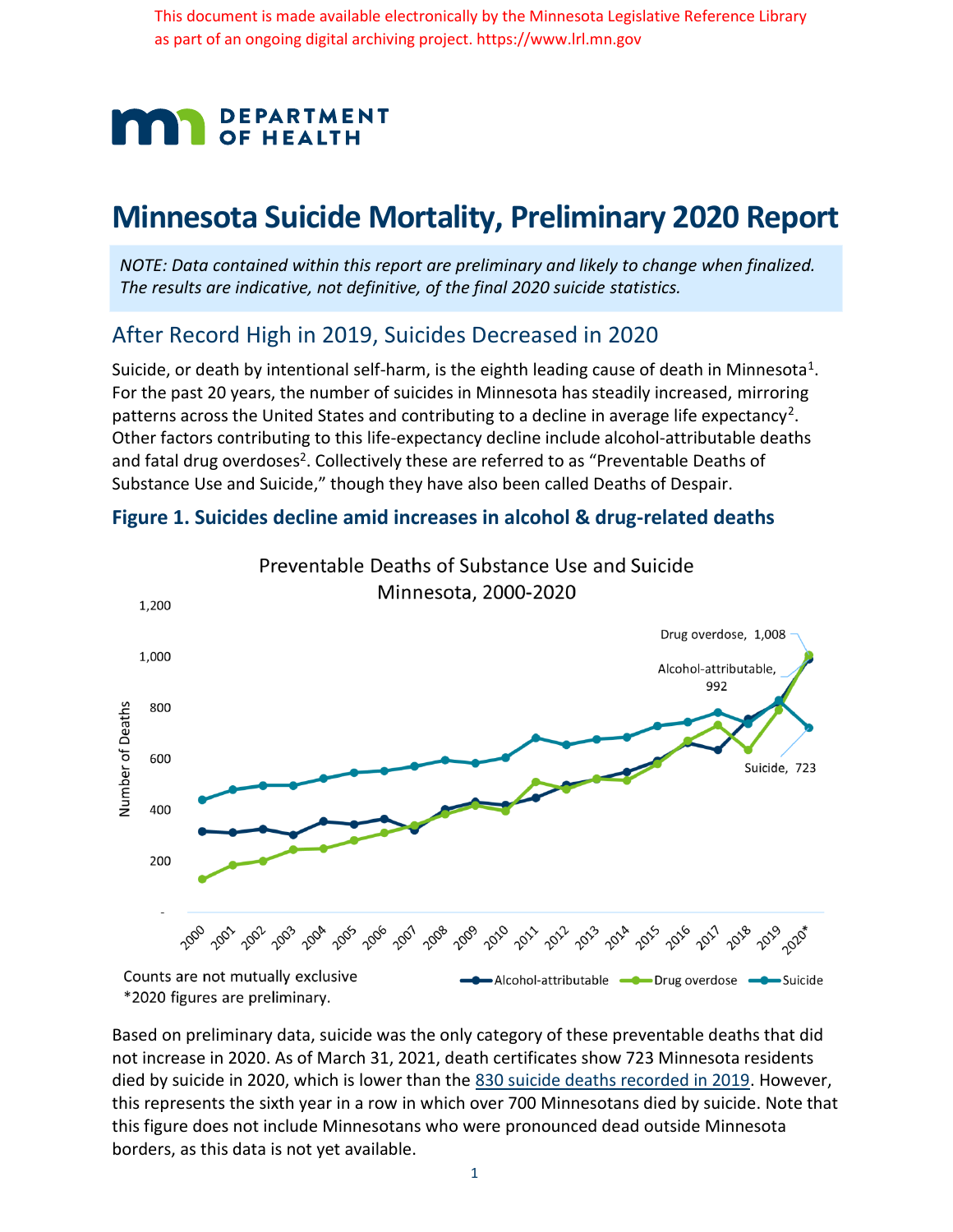

#### **Figure 2. Fewer suicides in 2020 than 2019, males made up the majority**

Like past years, males made up about 80% of suicides in 2020. This indicates that males are at greater risk of dying by suicide than females. Both groups had fewer suicides in 2020 than in 2019. (Figure 1)

**Figure 3. Fewer youth suicides, more elderly suicides, in 2020 than 2019**



2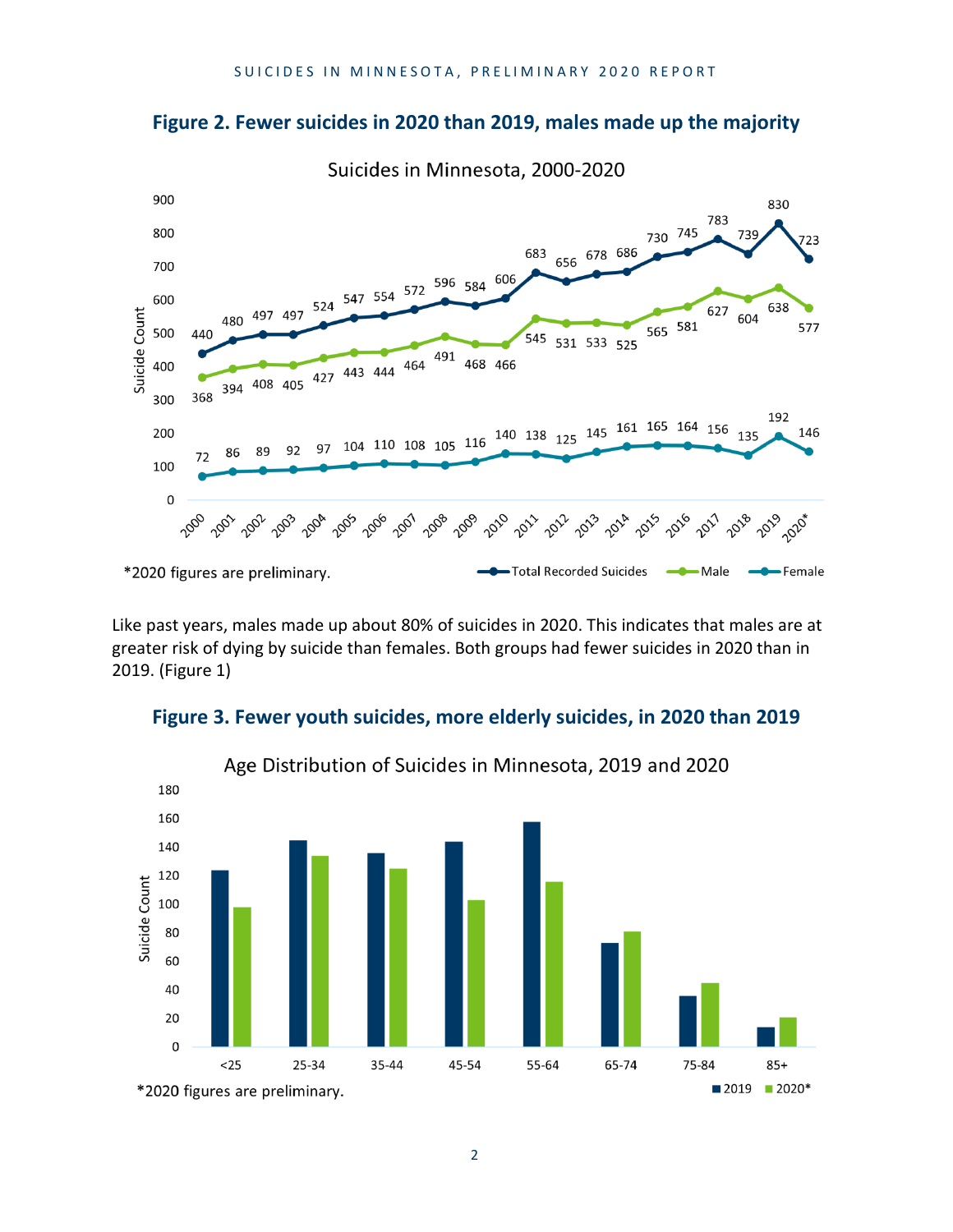The age distribution of suicides shifted towards older age in 2020 compared to 2019 (Figure 2). Among youth (age 24 or younger) there were 98 suicides in 2020, down from 124 in 2019. There were also fewer suicides for adults age 25-64. The largest decreases occurred in people age 45-64 years. However, there were more deaths by suicide among people 65 years of age or older. In this age group, there were 147 suicides in 2020 compared to 123 in 2019.

# **Minnesota's Suicide Prevention Efforts**

Minnesota's suicide prevention efforts are based on the belief that suicides are preventable, mental illness is treatable, and recovery is possible. The goals of the Minnesota Suicide Prevention Plan include:

- Supporting healthy and empowered individuals, families, and communities to increase protection from suicide risk.
- Coordinating the implementation of effective programs by clinical and community preventative services providers to promote wellness, build resilience, and prevent suicidal behaviors.
- Promoting suicide prevention as a core component of health care services.
- Increasing the timeliness and usefulness of data systems relevant to suicide prevention and improving the ability to collect, analyze and use this information for action.
- Sustaining suicide prevention efforts.